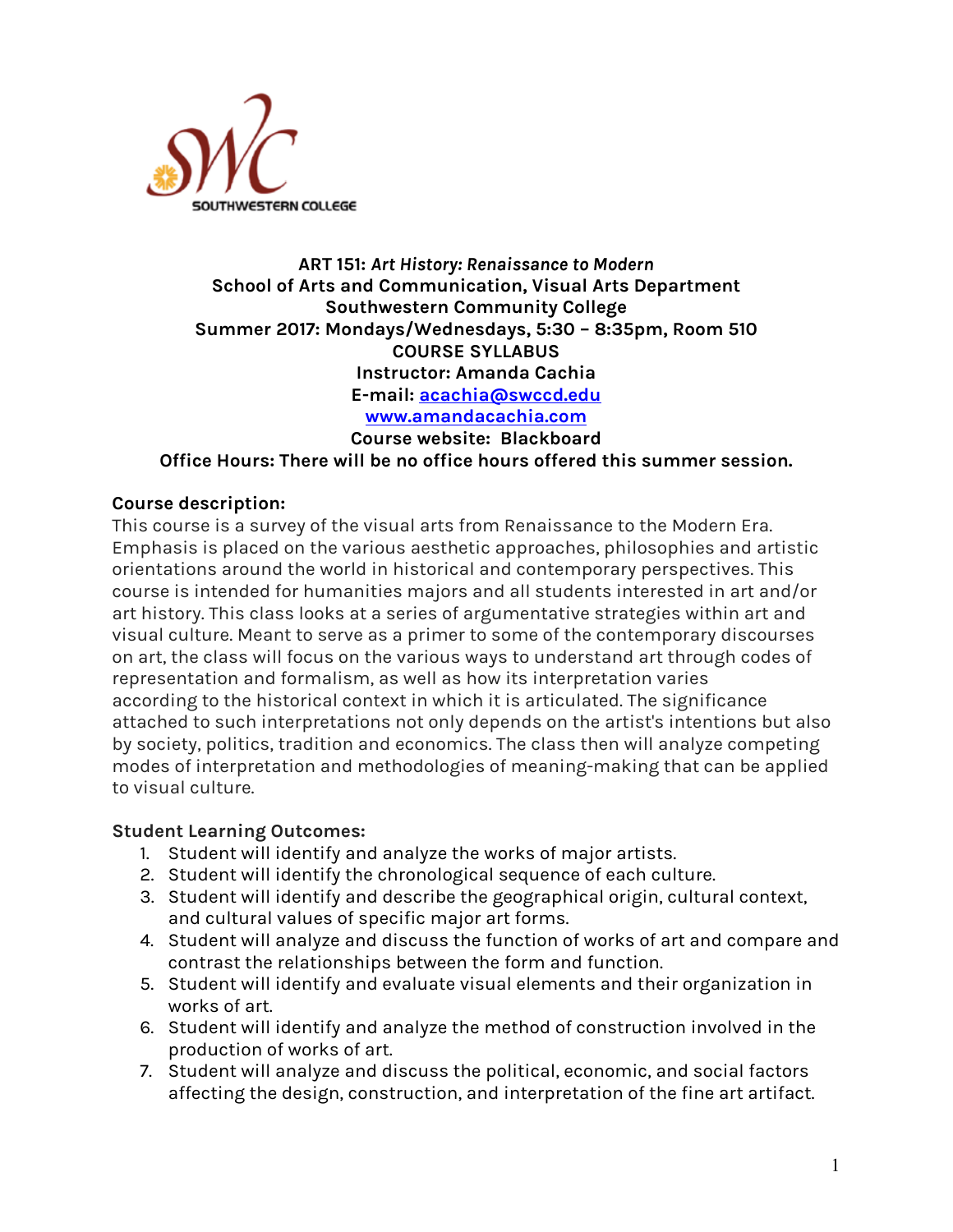## **Required materials:**

*Gardner's Art Through the Ages: A Global History Volume II*, *14th Edition*; available at SWC Bookstore and online.

# **Evaluation:**

Students are given letter grades for projects/papers. I am more interested in your comprehension of ideas than in grammar and spelling. More specific criteria will be provided for individual assignments.

# **Class Participation:**

Your preparation and active class participation are needed to fulfill the objectives of the course. To get the most benefit from this class, students need to participate consistently and regularly.

# **Attendance and tardiness Policy:**

Students are expected to attend every class meeting, to arrive on time and stay throughout the class period. Students may be dropped from class for excessive tardiness, for failure to attend class the first day, or during the entire first week of the class, or if the total number of absences exceeds 3 classes. The instructor's decision is final. Excessive absences, tardiness and lack of participation will cause you to miss information and activities, which can reflect negatively on your grade.

# **Email:**

You are required to regularly check your email for class assignments/updates.

## **Late Work:**

Missed deadlines constitute a LOWER letter grade per each class period the assignment is late. For example, if a student turns in an assignment two class periods after the project was due then the grade will be lowered by two whole letter grades from the actual grade the student would have received.

## **Academic Success Center Referral:**

To further your success, reinforce concepts, and achieve the stated learning objectives for this course refer to the Academic Success Center learning assistance services. Upon request for tutorial services, you will be automatically enrolled in NC3: Supervised Tutoring, a free noncredit that does not appear on your transcripts. Services are located in the ASC (420), the Writing Center (420 D), the Reading Center (420), Math Center (426), the library LRC Interdesciplinary Tutoring lab, MESA specialized on-campus School, Tutoring Labs, the Higher Education Center, and the San Ysidro Education Center. Online learning materials and Online Writing Lab (OWL) are available at www.swccd.edu/~asc.

# **Plagiarism Statement:**

Academic dishonesty of any type by a student provides grounds for: disciplinary action by the instructor or college. In written work, no material may be copied from another without proper quotation marks, footnotes, or appropriate documentation.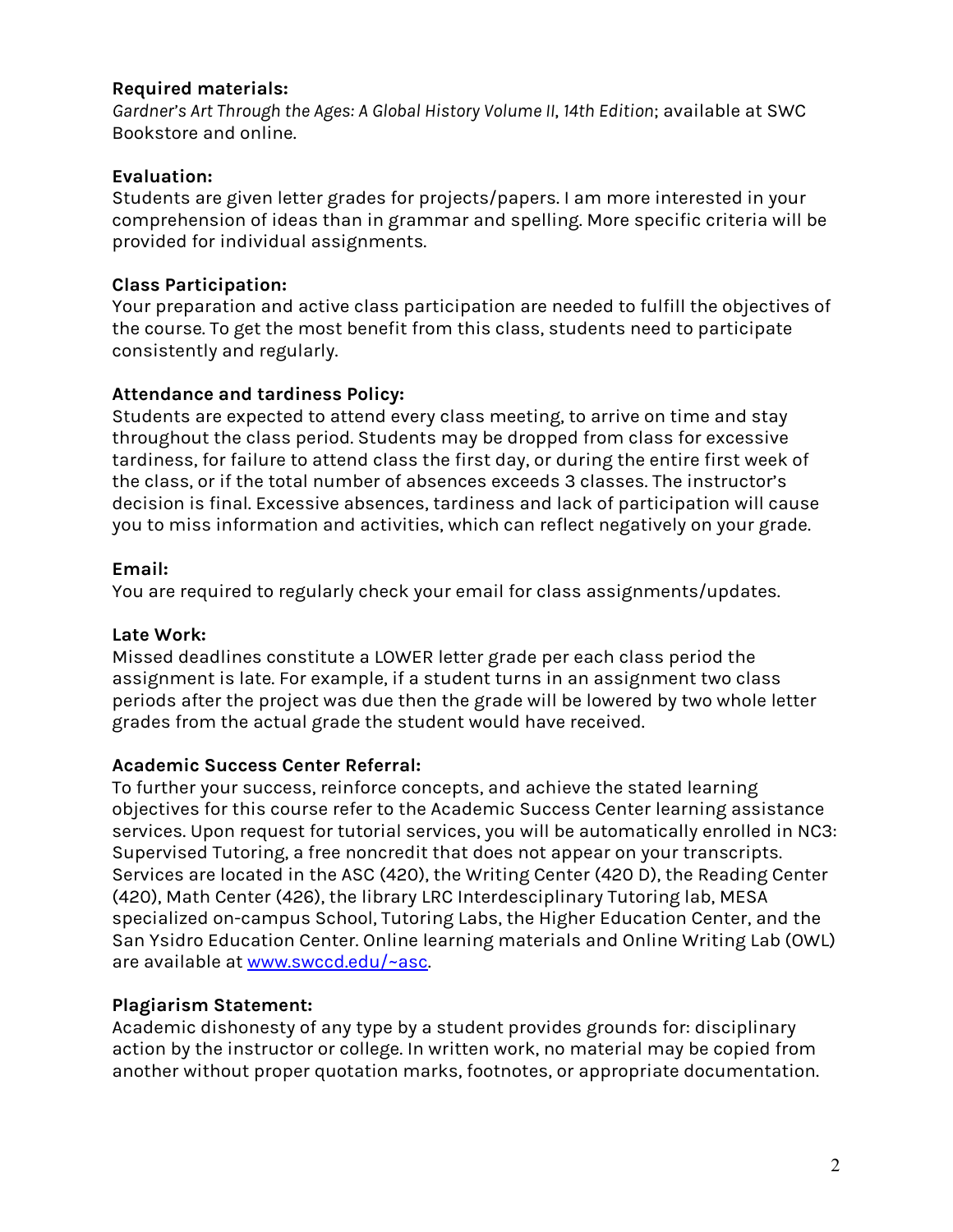# **Classroom Etiquette:**

Students are expected to behave respectfully towards the professor and other students in the class. Please avoid disruptive behavior. Disruptive behavior constitutes any activity that disrupts classroom instruction or learning. Examples of disruptive behavior include talking during instruction, constant interruptions that are irrelevant to the course or current topic, tardiness to class, and early departures. Phones are to be turned OFF during class. The professor retains the right to excuse anyone from class who is being disruptive. In extreme cases, a student may be dropped from the course at the discretion of the professor.

## **Disability Support Services (DSS) Accommodation Sheet:**

Southwestern College recommends that students with disabilities or specific learning needs contact their professors during the first two weeks of class to discuss academic accommodations. If a student believes they may have a disability and would like more information, they are encouraged to contact Disability Support Services (DSS) at (619) 482-6512 (voice), (619) 207-4480 (video phone), or email at DSS@swccd.edu. Alternate forms of this syllabus and other course materials are available upon request.

# **Grading:**

1. Class work/Participation: 10%

Assignments:

- 2. Project 1: Artwork Analysis: 400 words, typed, double-spaced. **Due Wednesday June 28**: 20%
- 3. Project 2: Museum Visit Artwork Analysis: 750 words, typed, double-spaced. **Due Wednesday July 19:** 30%
- 4. FINAL EXAM: **Wednesday August 2**: 40%

## **TOTAL: 100%**

## **NB. More information about the Assignments and the Final Exam will be provided in lectures.**

The following criteria will be used to grade your work.

- Full comprehension and incorporation of concepts and techniques
- Effective execution of artistic goals, and competent use of materials
- Inventiveness a unique and creative approach, pushes beyond the easiest solutions
- Resolution of work the work is complete and on time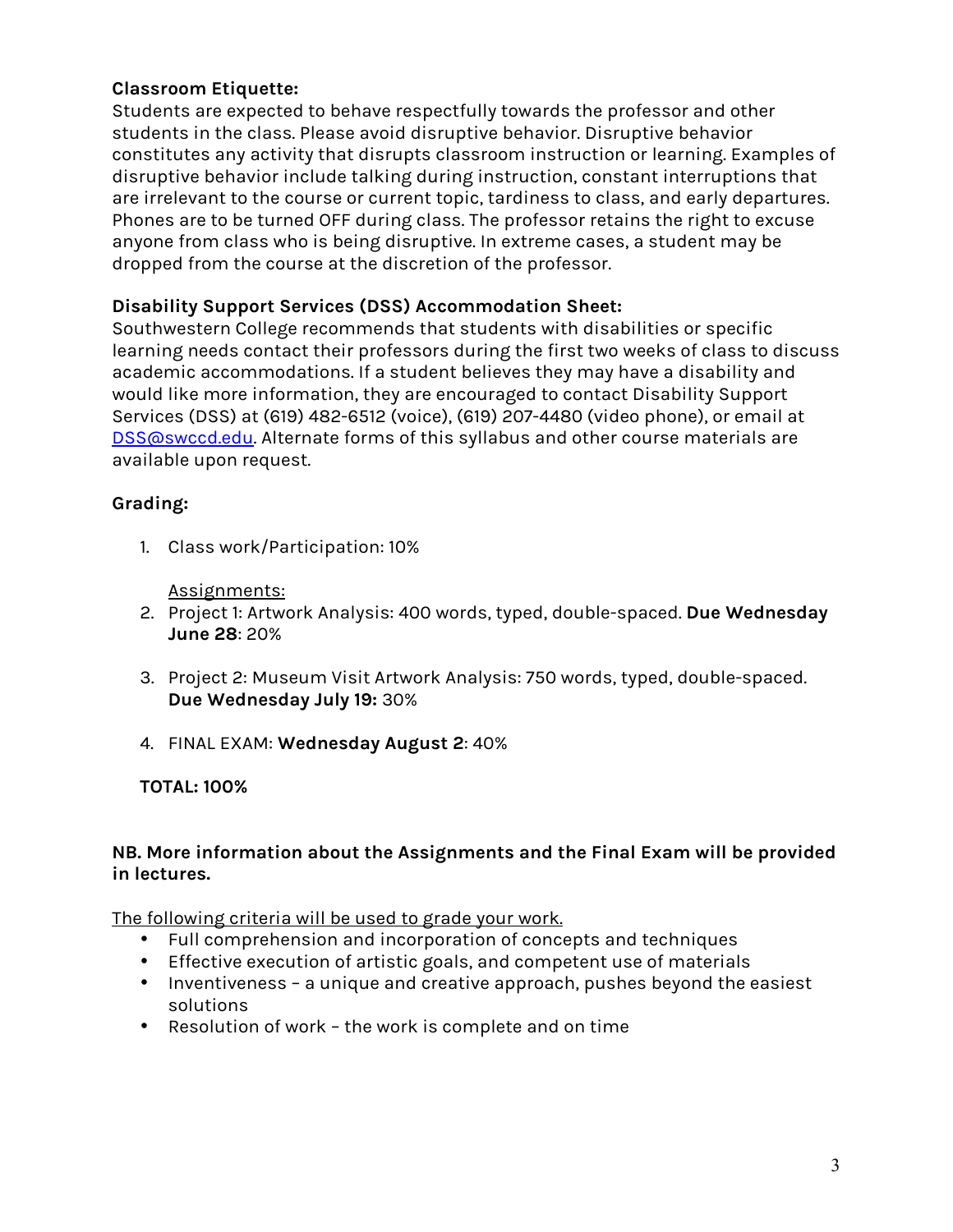# **Evaluation Rubric:**

## **A= Excellent**

This work is comprehensive and detailed, integrating themes and concepts from discussions, lectures and readings. Writing is clear, analytical and organized. Arguments offer specific examples and concisely evaluate evidence. Students who earn this grade are prepared for class, synthesize course materials and contribute insightfully.

# **B=Good**

This work is complete and accurate, offering insights at general level of understanding. Writing is clear, uses examples properly and tends toward broad analysis. Classroom participation is consistent and thoughtful.

# **C=Average**

This work is correct but is largely descriptive, lacking analysis. Writing is vague and at times tangential. Arguments are unorganized, without specific examples or analysis. Classroom participation is inarticulate.

# **D= Unsatisfactory**

This work is incomplete, and evidences little understanding of the readings or discussions. Arguments demonstrate inattention to detail, misunderstand course material and overlook significant themes. Classroom participation is spotty, unprepared and off topic.

## **F=Failed**

This grade indicates a failure to participate and/or incomplete assignments

## **Classroom environment:**

Ask lots of questions, engage in discussions. I would rather you interrupt me than not ask a question. Participation is a huge part of your grade. We will watch lots of videos and art related films and discuss them.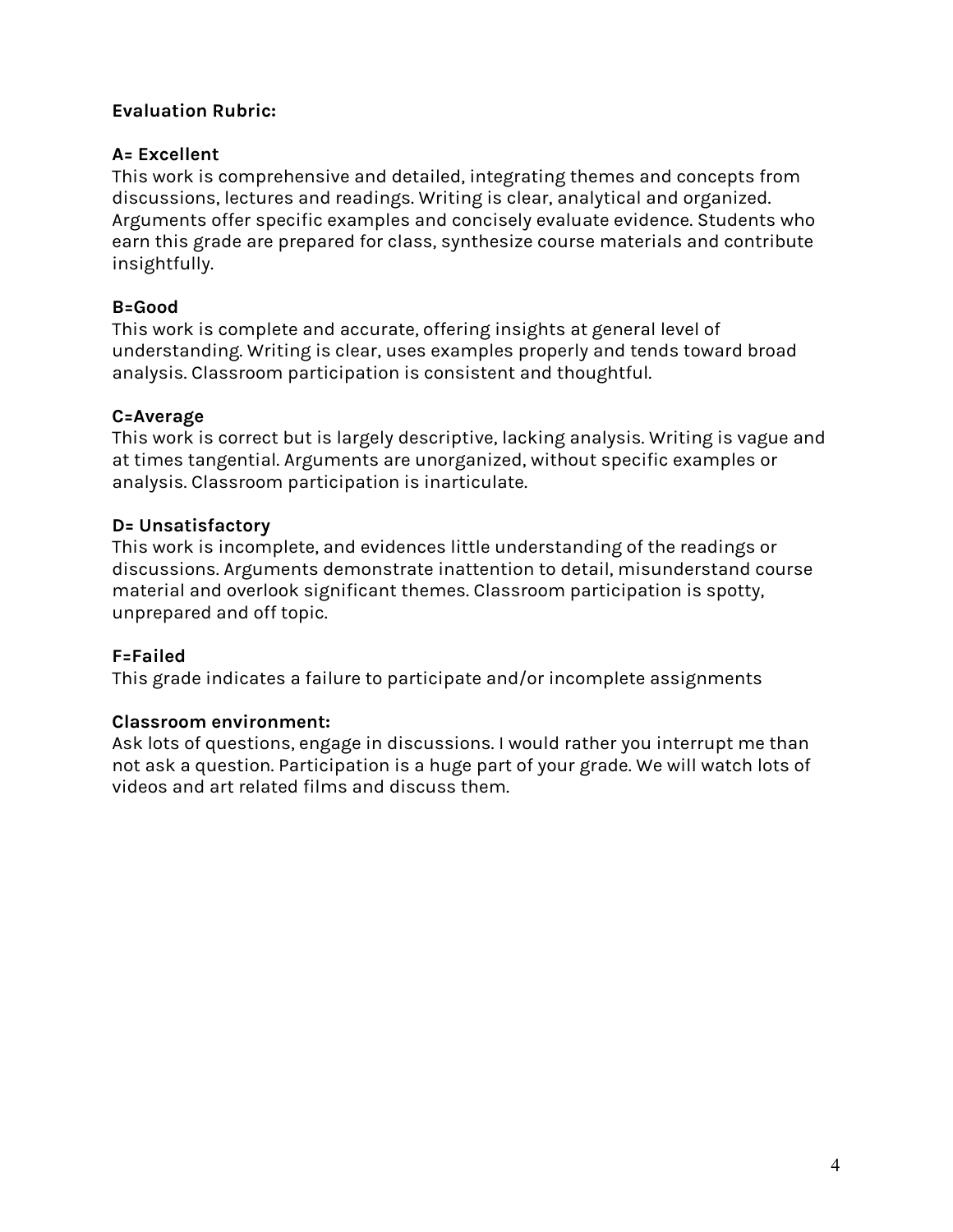### **Class schedule:**

## **Week 1:**

**Monday June 12, 2017**

Introduction — Timeline — What is Art and Art History?

## **Wednesday June 14, 2017**

Late Medieval Italy and Proto-Renaissance Homework: Read Kleiner Chapter 14

## **Week 2:**

### **Monday June 19, 2017**

Late Medieval and Early Renaissance in Northern Europe Homework: Read Kleiner Chapter 15

### **Wednesday June 21, 2017**

The Renaissance in Quattrocentro Italy Homework: Read Kleiner Chapter 16

### **Week 3:**

#### **Monday June 26, 2017**

Renaissance and Mannerism in Cinquecento Italy Homework: Read Kleiner Chapter 17

### **Wednesday June 28, 2017**

High Renaissance and Mannerism in Northern Europe and Spain Homework: Read Kleiner Chapter 18

**\*\* Project 1 DUE in class today.**

### **Week 4:**

### **Monday July 3, 2017**

The Baroque in Italy and Spain Homework: Read Kleiner Chapter 19

### **Wednesday July 5, 2017**

The Baroque in Northern Europe Homework: Read Kleiner Chapter 20